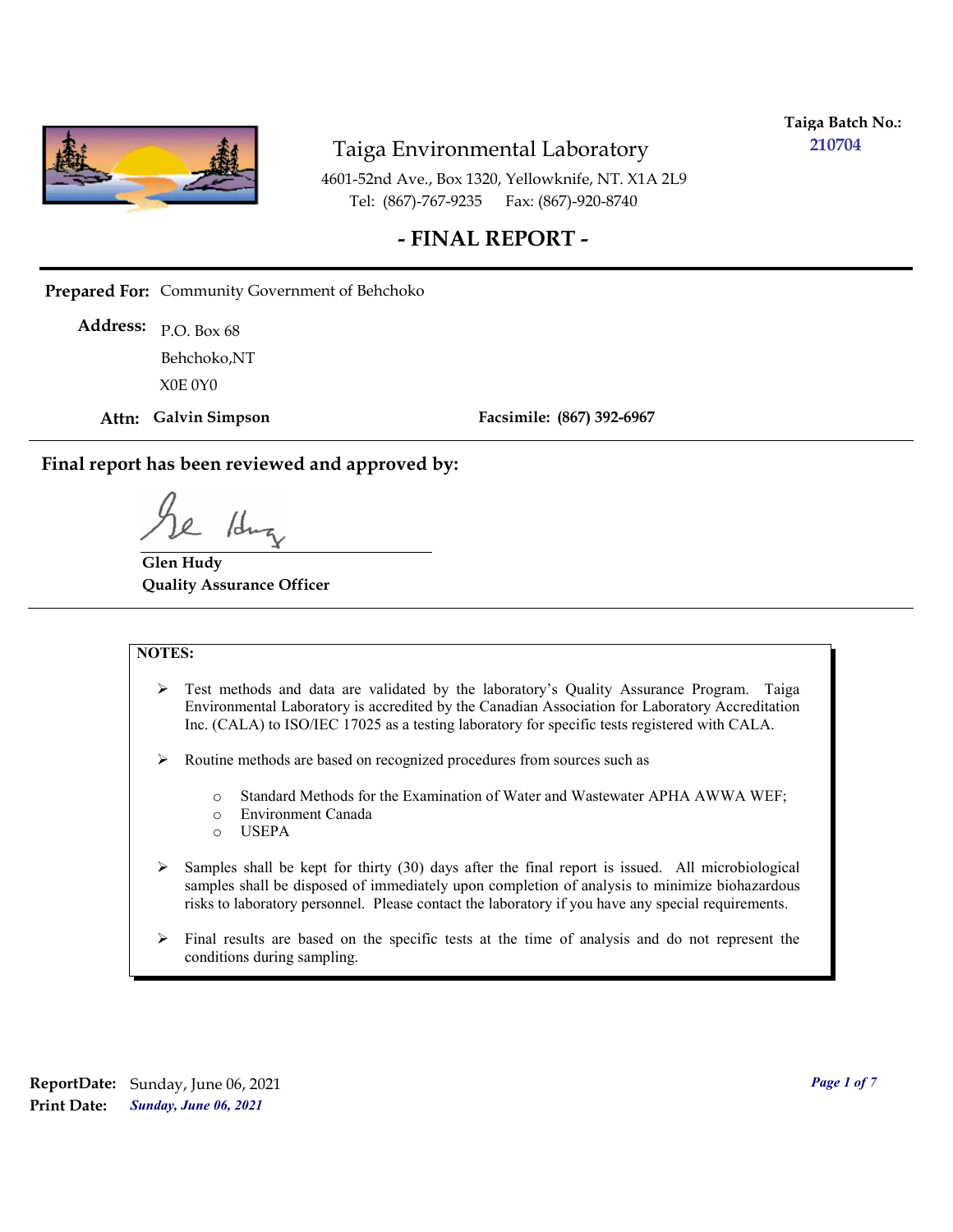

4601-52nd Ave., Box 1320, Yellowknife, NT. X1A 2L9 Tel: (867)-767-9235 Fax: (867)-920-8740

**Taiga Batch No.: 210704**

# **- CERTIFICATE OF ANALYSIS -**

#### Client Sample ID: 2021-R4 Taiga Sample ID: 001

**Location: Sampling Date:** 28-May-21 **Received Date:** 28-May-21 **Client Project:** W2014L3-0002 **Sample Type:** Water **Sampling Time:** *Report Status:* **Final**

| <b>Test Parameter</b>         | <b>Result</b>  | Detection<br>Limit | Units      | Analysis<br>Date | Analytical<br>Method* | <b>Qualifer</b> |
|-------------------------------|----------------|--------------------|------------|------------------|-----------------------|-----------------|
| <b>Inorganics - Nutrients</b> |                |                    |            |                  |                       |                 |
| Ammonia as Nitrogen           | 0.131          | 0.005              | mg/L       | $02$ -Jun-21     | SM4500-NH3:G          |                 |
| Biochemical Oxygen Demand     | 12             | $\overline{2}$     | mg/L       | 28-May-21        | SM5210:B              |                 |
| <b>CBOD</b>                   | 9              | $\overline{2}$     | mg/L       | 28-May-21        | SM5210:B              |                 |
| Phosphorous, Total            | 0.221          | 0.002              | mg/L       | $03$ -Jun-21     | SM4500-P:D            |                 |
| <b>Inorganics - Physicals</b> |                |                    |            |                  |                       |                 |
| Alkalinity, Total (as CaCO3)  | 44.7           | $0.4\,$            | mg/L       | 28-May-21        | SM2320:B              |                 |
| Conductivity, Specific (@25C) | 116            | 0.4                | $\mu$ S/cm | 28-May-21        | SM2510:B              |                 |
| pH                            | 6.66           |                    | pH units   | 28-May-21        | SM4500-H:B            |                 |
| Solids, Total Suspended       | 24             | $\mathfrak{B}$     | mg/L       | 28-May-21        | SM2540:D              |                 |
| Microbiology                  |                |                    |            |                  |                       |                 |
| Coliforms, Fecal              | 100<br>$\,<\,$ | 100                | CFU/100mL  | 28-May-21        | SM9222:D              |                 |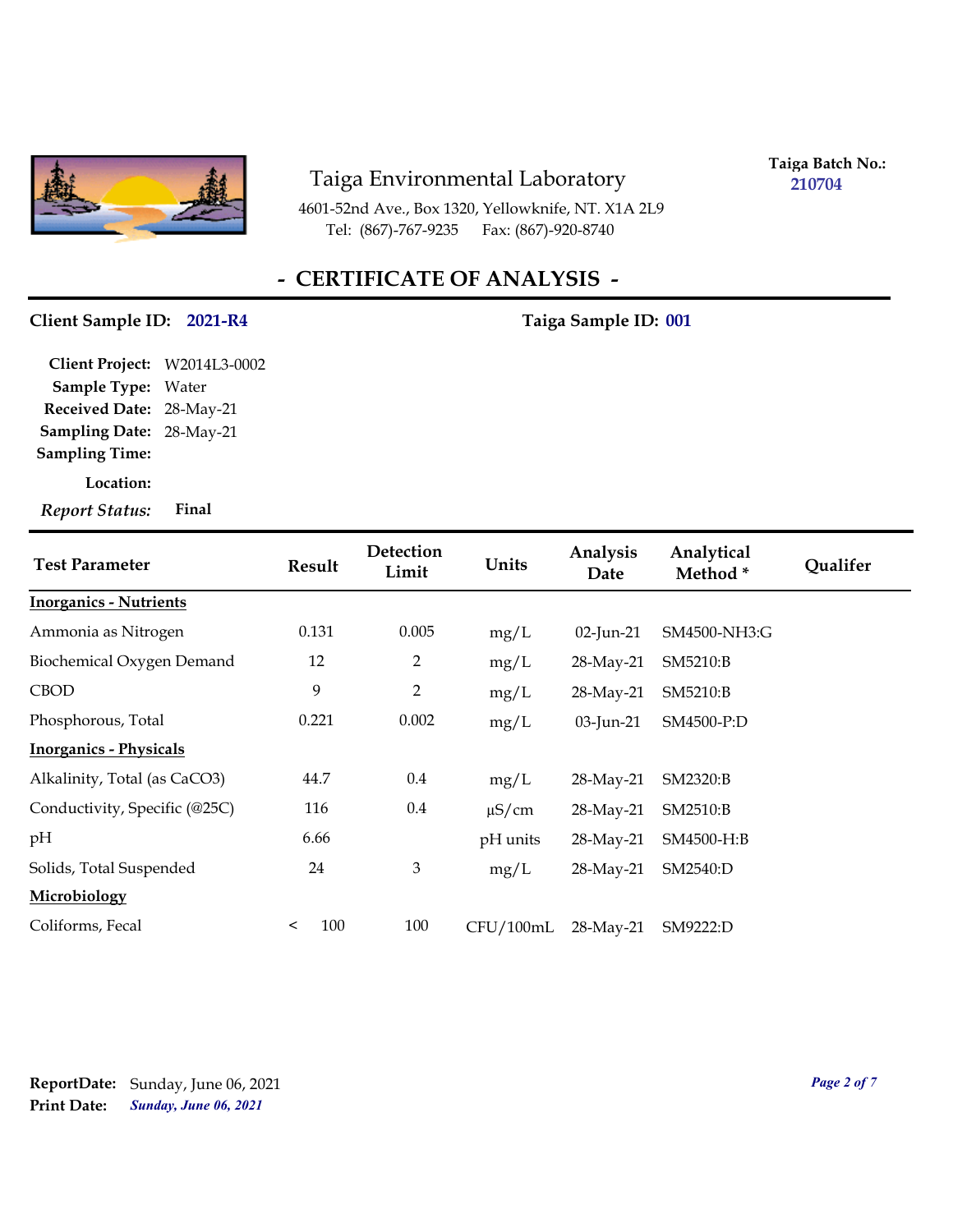

**Taiga Batch No.: 210704**

4601-52nd Ave., Box 1320, Yellowknife, NT. X1A 2L9 Tel: (867)-767-9235 Fax: (867)-920-8740

# **- CERTIFICATE OF ANALYSIS -**

#### **Client Sample ID: Taiga Sample ID: Edzo E3 002**

**Sampling Date:** 28-May-21 **Received Date:** 28-May-21 **Client Project:** W2014L3-0002 **Sample Type:** Water **Sampling Time:**

**Location:**

| <b>Test Parameter</b>         | <b>Result</b> | Detection<br>Limit | Units      | Analysis<br>Date | Analytical<br>Method* | <b>Qualifer</b> |
|-------------------------------|---------------|--------------------|------------|------------------|-----------------------|-----------------|
| <b>Inorganics - Nutrients</b> |               |                    |            |                  |                       |                 |
| Ammonia as Nitrogen           | 13.0          | 0.005              | mg/L       | $02$ -Jun-21     | SM4500-NH3:G          |                 |
| Biochemical Oxygen Demand     | 98            | 2                  | mg/L       | 28-May-21        | SM5210:B              | 55              |
| <b>CBOD</b>                   | 96            | 2                  | mg/L       | 28-May-21        | SM5210:B              | 55              |
| Phosphorous, Total            | 1.45          | 0.002              | mg/L       | $03$ -Jun-21     | SM4500-P:D            |                 |
| <b>Inorganics - Physicals</b> |               |                    |            |                  |                       |                 |
| Alkalinity, Total (as CaCO3)  | 139           | $0.4\,$            | mg/L       | 28-May-21        | SM2320:B              |                 |
| Conductivity, Specific (@25C) | 430           | 0.4                | $\mu$ S/cm | 28-May-21        | SM2510:B              |                 |
| pH                            | 7.27          |                    | pH units   | 28-May-21        | SM4500-H:B            |                 |
| Solids, Total Suspended       | 50            | $\mathfrak{Z}$     | mg/L       | 28-May-21        | SM2540:D              |                 |
| Microbiology                  |               |                    |            |                  |                       |                 |
| Coliforms, Fecal              | 45000         | 1000               | CFU/100mL  | 28-May-21        | SM9222:D              |                 |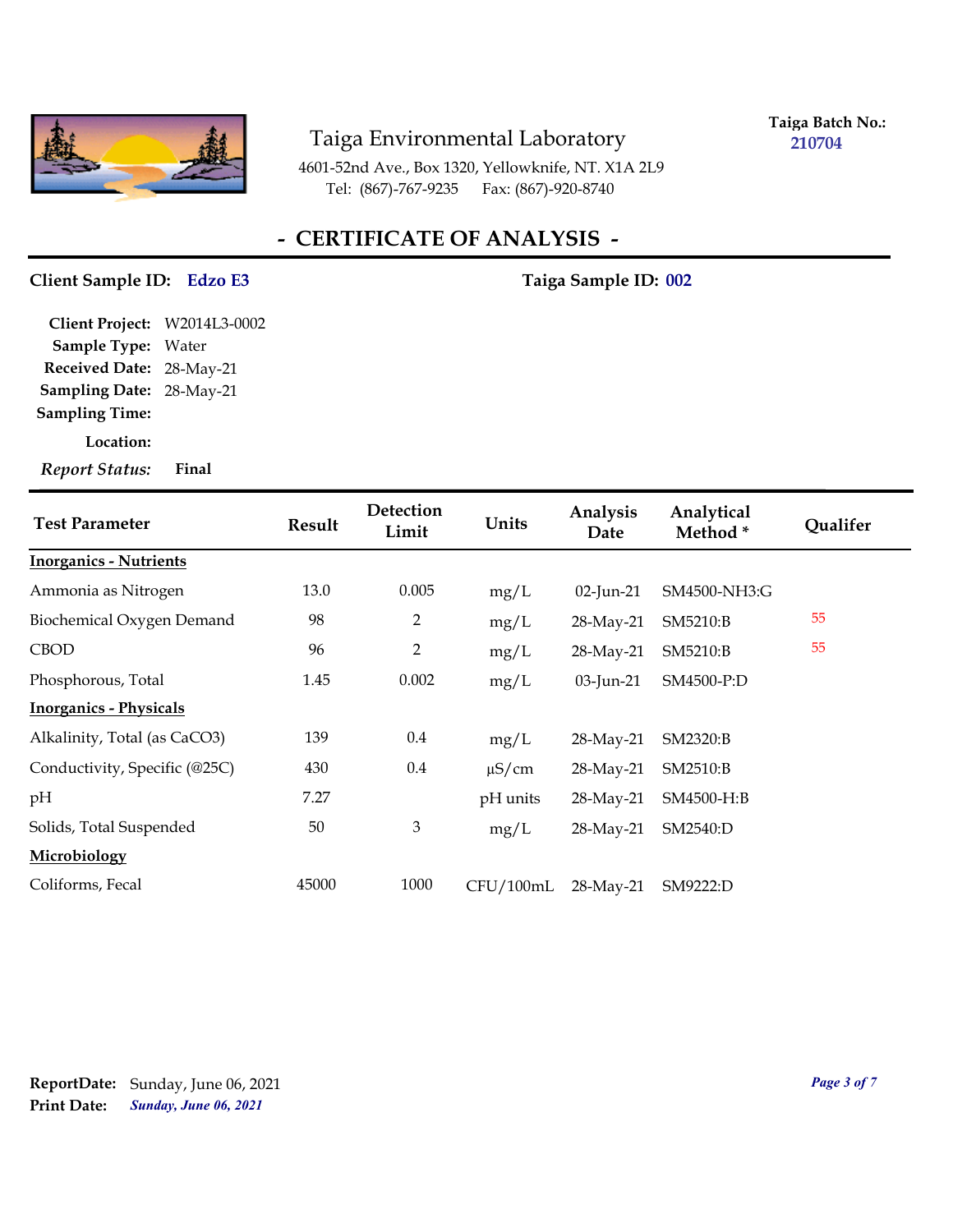

**Taiga Batch No.: 210704**

4601-52nd Ave., Box 1320, Yellowknife, NT. X1A 2L9 Tel: (867)-767-9235 Fax: (867)-920-8740

# **- CERTIFICATE OF ANALYSIS -**

#### Client Sample ID: 20201-R3 Taiga Sample ID: 003

**Sampling Date:** 28-May-21 **Received Date:** 28-May-21 **Client Project:** W2014L3-0002 **Sample Type:** Water **Sampling Time:**

**Location:**

| <b>Test Parameter</b>         | <b>Result</b> | Detection<br>Limit | Units      | Analysis<br>Date | Analytical<br>Method* | Qualifer |
|-------------------------------|---------------|--------------------|------------|------------------|-----------------------|----------|
| <b>Inorganics - Nutrients</b> |               |                    |            |                  |                       |          |
| Ammonia as Nitrogen           | 14.2          | 0.005              | mg/L       | $02$ -Jun-21     | SM4500-NH3:G          |          |
| Biochemical Oxygen Demand     | 18            | 2                  | mg/L       | 28-May-21        | SM5210:B              |          |
| <b>CBOD</b>                   | 13            | $\overline{2}$     | mg/L       | 28-May-21        | SM5210:B              |          |
| Phosphorous, Total            | 2.64          | 0.002              | mg/L       | $03$ -Jun-21     | SM4500-P:D            |          |
| <b>Inorganics - Physicals</b> |               |                    |            |                  |                       |          |
| Alkalinity, Total (as CaCO3)  | 119           | $0.4\,$            | mg/L       | 28-May-21        | SM2320:B              |          |
| Conductivity, Specific (@25C) | 372           | 0.4                | $\mu$ S/cm | 28-May-21        | SM2510:B              |          |
| pH                            | 7.16          |                    | pH units   | 28-May-21        | SM4500-H:B            |          |
| Solids, Total Suspended       | 12            | 3                  | mg/L       | 28-May-21        | SM2540:D              |          |
| Microbiology                  |               |                    |            |                  |                       |          |
| Coliforms, Fecal              | <b>TNTC</b>   | $\mathbf{1}$       | CFU/100mL  | 28-May-21        | SM9222:D              |          |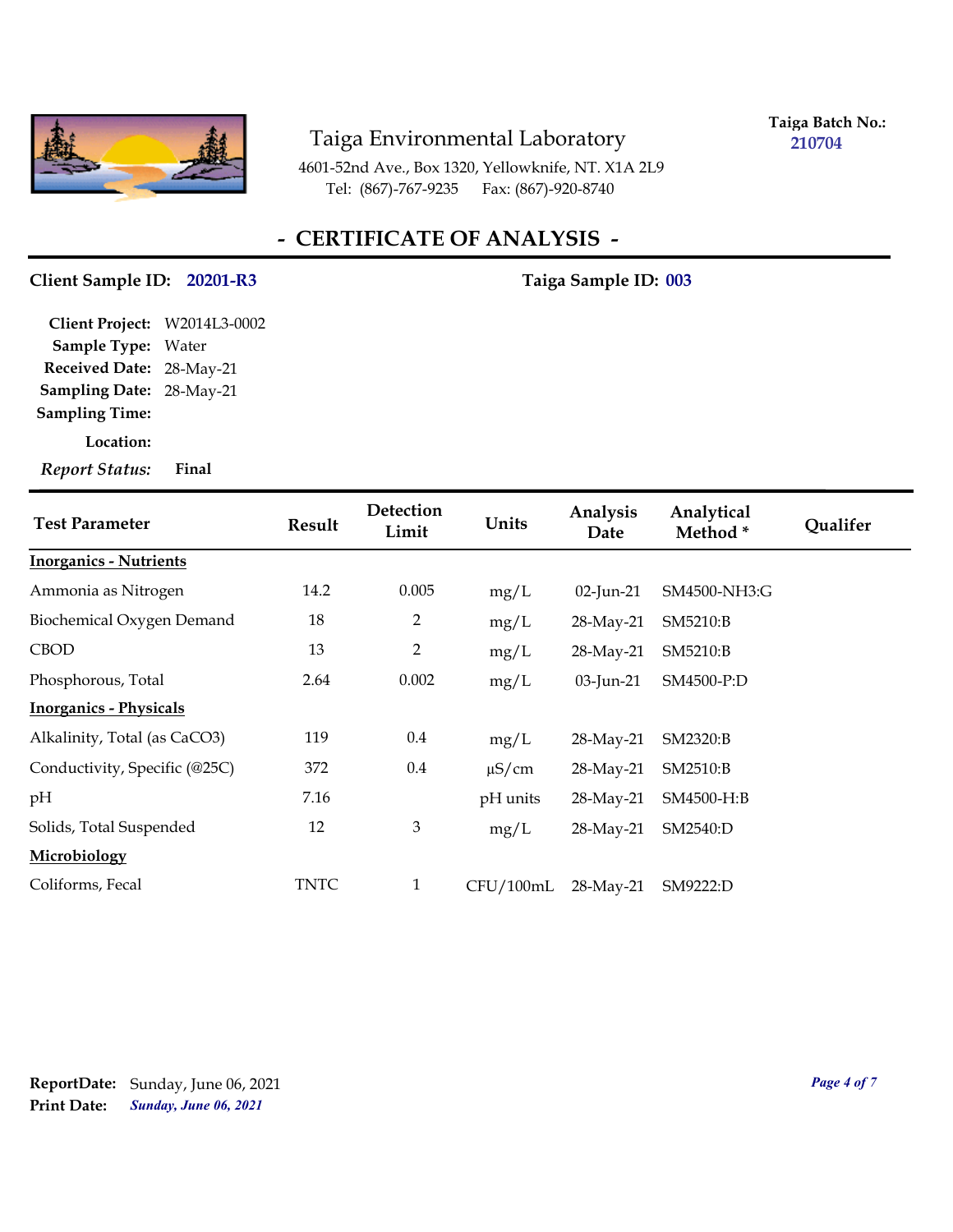

**Taiga Batch No.: 210704**

4601-52nd Ave., Box 1320, Yellowknife, NT. X1A 2L9 Tel: (867)-767-9235 Fax: (867)-920-8740

# **- CERTIFICATE OF ANALYSIS -**

#### **Client Sample ID: Taiga Sample ID: Edzo E2 004**

**Sampling Date:** 28-May-21 **Received Date:** 28-May-21 **Client Project:** W2014L3-0002 **Sample Type:** Water **Sampling Time:**

**Location:**

| <b>Test Parameter</b>         | <b>Result</b> | Detection<br>Limit | Units      | Analysis<br>Date | Analytical<br>Method* | <b>Qualifer</b> |
|-------------------------------|---------------|--------------------|------------|------------------|-----------------------|-----------------|
| <b>Inorganics - Nutrients</b> |               |                    |            |                  |                       |                 |
| Ammonia as Nitrogen           | 15.4          | 0.005              | mg/L       | $02$ -Jun-21     | SM4500-NH3:G          |                 |
| Biochemical Oxygen Demand     | 202           | 2                  | mg/L       | 28-May-21        | SM5210:B              |                 |
| <b>CBOD</b>                   | 167           | 2                  | mg/L       | 28-May-21        | SM5210:B              |                 |
| Phosphorous, Total            | 8.91          | 0.002              | mg/L       | 03-Jun-21        | SM4500-P:D            |                 |
| <b>Inorganics - Physicals</b> |               |                    |            |                  |                       |                 |
| Alkalinity, Total (as CaCO3)  | 138           | $0.4\,$            | mg/L       | 28-May-21        | SM2320:B              |                 |
| Conductivity, Specific (@25C) | 406           | 0.4                | $\mu$ S/cm | 28-May-21        | SM2510:B              |                 |
| pH                            | 7.18          |                    | pH units   | 28-May-21        | SM4500-H:B            |                 |
| Solids, Total Suspended       | 790           | 3                  | mg/L       | 28-May-21        | SM2540:D              |                 |
| Microbiology                  |               |                    |            |                  |                       |                 |
| Coliforms, Fecal              | 250000        | 10000              | CFU/100mL  | 28-May-21        | SM9222:D              |                 |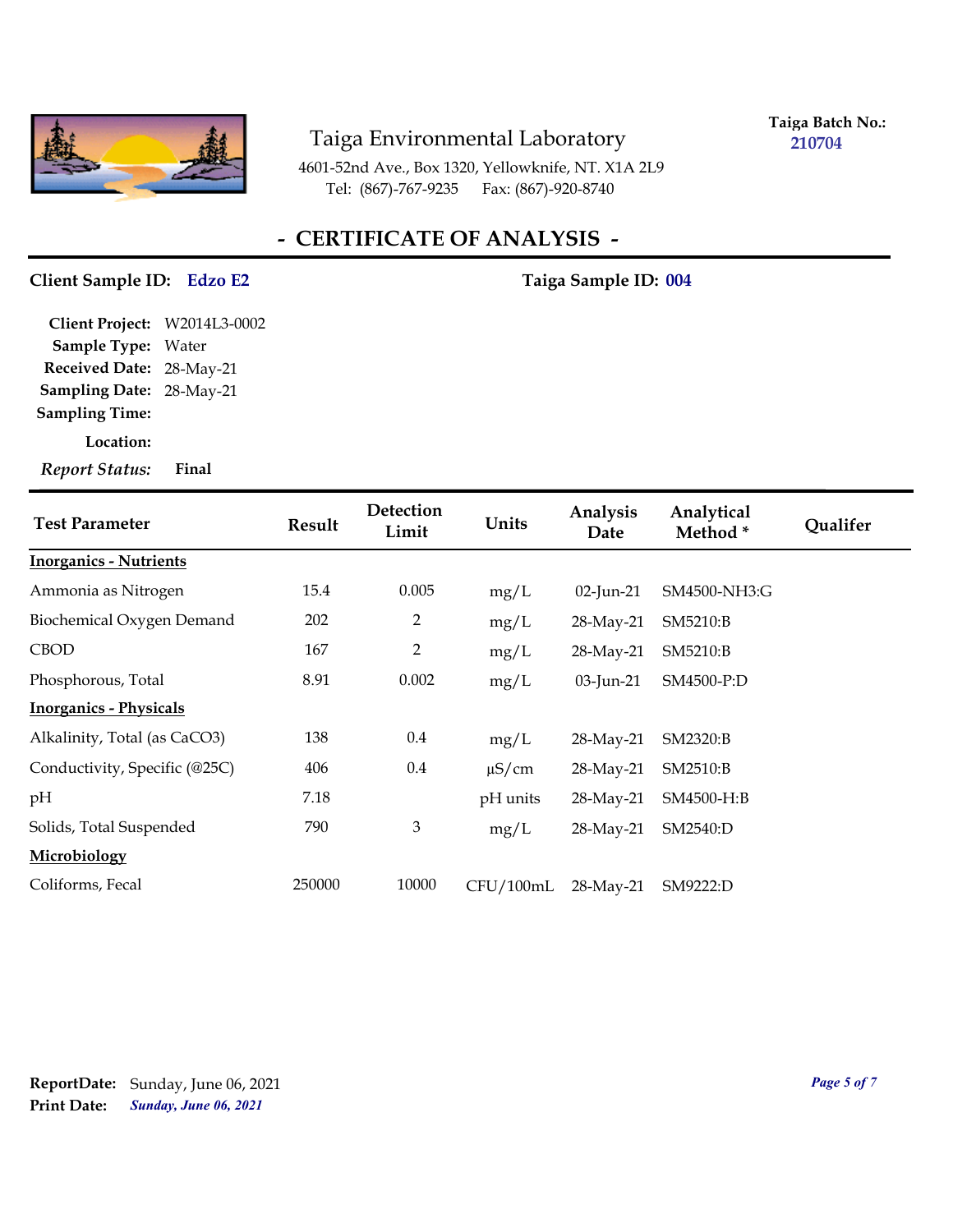

**Taiga Batch No.: 210704**

4601-52nd Ave., Box 1320, Yellowknife, NT. X1A 2L9 Tel: (867)-767-9235 Fax: (867)-920-8740

# **- CERTIFICATE OF ANALYSIS -**

**Client Sample ID: Taiga Sample ID: 005**

**Sampling Date:** 28-May-21 **Received Date:** 28-May-21 **Client Project:** W2014L3-0002 **Sample Type:** Water **Sampling Time:**

**Location:**

| <b>Test Parameter</b>         | <b>Result</b> | Detection<br>Limit | Units      | Analysis<br>Date | Analytical<br>Method* | Qualifer |
|-------------------------------|---------------|--------------------|------------|------------------|-----------------------|----------|
| <b>Inorganics - Nutrients</b> |               |                    |            |                  |                       |          |
| Ammonia as Nitrogen           | 2.78          | 0.005              | mg/L       | $02$ -Jun-21     | SM4500-NH3:G          |          |
| Biochemical Oxygen Demand     | 11            | 2                  | mg/L       | 28-May-21        | SM5210:B              |          |
| <b>CBOD</b>                   | 11            | $\overline{2}$     | mg/L       | 28-May-21        | SM5210:B              |          |
| Phosphorous, Total            | 0.430         | 0.002              | mg/L       | $03$ -Jun-21     | SM4500-P:D            |          |
| <b>Inorganics - Physicals</b> |               |                    |            |                  |                       |          |
| Alkalinity, Total (as CaCO3)  | 60.7          | $0.4\,$            | mg/L       | 28-May-21        | SM2320:B              |          |
| Conductivity, Specific (@25C) | 241           | 0.4                | $\mu$ S/cm | 28-May-21        | SM2510:B              |          |
| pH                            | 6.88          |                    | pH units   | 28-May-21        | SM4500-H:B            |          |
| Solids, Total Suspended       | 6             | 3                  | mg/L       | 28-May-21        | SM2540:D              |          |
| Microbiology                  |               |                    |            |                  |                       |          |
| Coliforms, Fecal              | 340           | 10                 | CFU/100mL  | 28-May-21        | SM9222:D              |          |